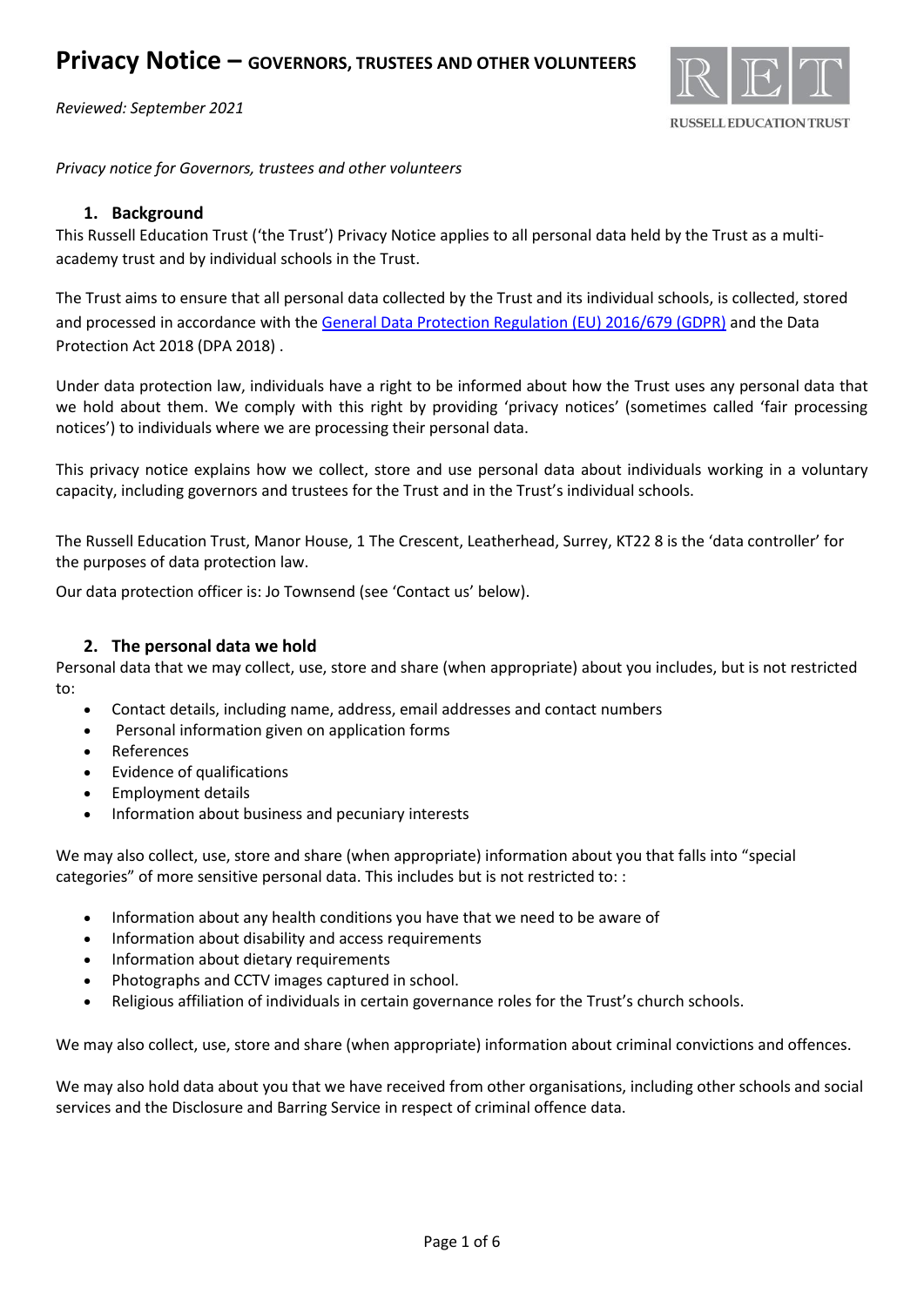

## **3. Why we use this data**

We use the data listed above to:

- Protect your health and safety and the health and safety of others at the Trust and its schools e.g. staff and students
- Establish and maintain effective governance
- Establish and maintain an effective system to allow the skills of volunteers to benefit the Trust, its schools and students.
- Facilitate the day-to-day operation of the Trust and its schools
- Meet statutory obligations for publishing and sharing governors' and trustees 'details
- To comply with other legal obligations and disclosures required/permitted by law.
- Facilitate safe recruitment, as part of our safeguarding obligations towards students
- To maintain accurate records of visitors to the Trust and its individual schools
- Undertake equalities monitoring
- To support the provision of professional advice e.g. where we may have sought this to respond to legal claims
- To help us to answer freedom of information requests or deal with complaints
- Ensure that appropriate access and catering arrangements are made

## **3.1 Use of your personal data for marketing purposes**

Where you have given us consent to do so, we may send marketing information by email or text promoting school events, campaigns and charitable causes or services that may be of interest to you.

You can withdraw your consent or 'opt out' of receiving these emails and/or texts at any time by contacting the Trust or the individual school where you volunteer.

#### **3.2 Use of your personal data in automated decision making and profiling**

We do not currently process your personal data through automated decision making or profiling. If this changes in future, we will amend any relevant privacy notices in order to explain the processing to you, including your right to object to it.

#### **4. Our lawful basis for using this data**

Our lawful basis for using your personal data listed above, are as follows:

- We need to comply with a legal obligation this means we need to process the data to meet our responsibilities under law such as sharing information with the Department of Education and Local Education Authority
- We need it to perform an official task in the public interest this means we need to use your data to fulfil our official duties as a Trust and/or in our individual schools
- We have obtained your consent to use it in a certain way we will obtain your specific and explicit consent to use your personal data in certain circumstances
- We need to protect your vital interests (or someone else's interests) this means in a life-or-death situation, such as a medical emergency
- We have legitimate interests in processing the data where there is minimal privacy impact and we have a compelling reason to do so.

Where you have provided us with your consent to use your personal information, you may take back this consent at any time. We will make this clear when requesting your consent and will explain how you would go about withdrawing your consent.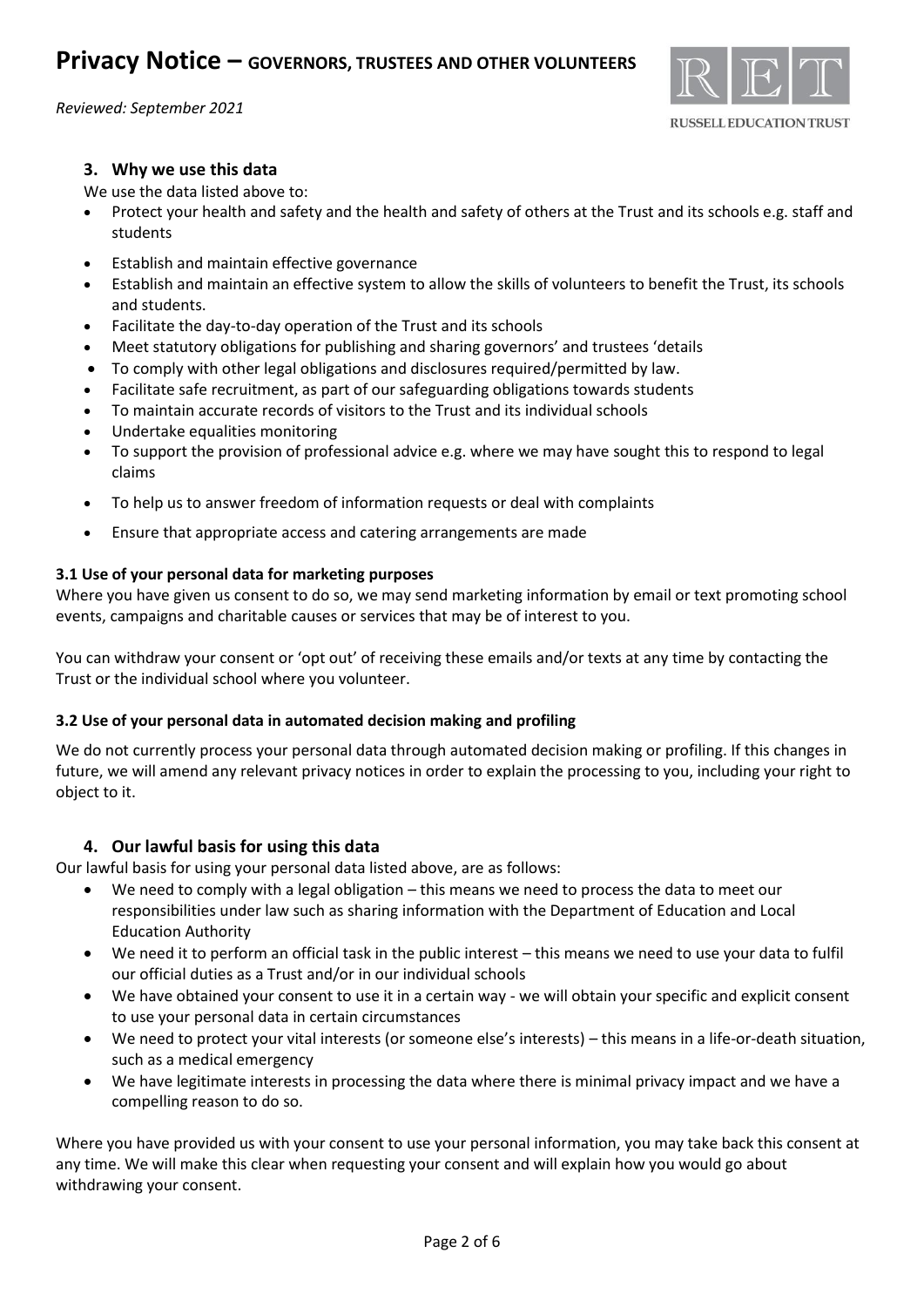

# **4.1 Our basis for using special category data**

For 'special category' data (more sensitive personal information), we only collect and use it where we have both a lawful basis, as set out above and one of the following conditions for processing as set out in data protection law:

- We have obtained your specific and explicit consent to use your information in a certain way
- We need to protect an individual's vital interests (i.e. protect your life or someone else's life), in situations where you're physically or legally incapable of giving consent
- We need to process if for reasons of substantial public interest as defined in legislation
- The data concerned has already been made manifestly public by you
- We need to perform or exercise an obligation or right in relation to employment, social security or social protection law
- We need to process it for the establishment, exercise or defence of legal claims
- We need to use it for health or social care purposes and it is used by or under the direction of a professional obliged to confidentiality under the law
- We need to process it for public health reasons, and the processing is done by, or under the direction of, a health professional or by any other person obliged to confidentiality under law
- We need to process it for archiving or for statistical purposes, and the processing is in the public interest.

Some of the reasons listed above for collecting and using your personal information overlap, and there may be several grounds, which justify our use of this data.

For criminal offence data, we will only collect and use it where the law allows us to do so and in accordance with data protection law.

Where you have provided us with consent to use your data, you may withdraw this consent at any time. We will make this clear when requesting your consent, and explain how you go about withdrawing consent if you wish to do so.

# **5. Collecting this information**

While the majority of the information we collect from you is mandatory, there is some information that you can choose whether or not to provide to us.

Whenever we seek to collect information from you, we make it clear whether you must provide this information (and if so, what the possible consequences are of not complying), or whether you have a choice.

Most of the data we hold about you will come from you, but we may also hold data about you from:

- Local authorities
- Government departments or agencies
- Other schools or colleges
- Previous employers or referees
- Professional bodies
- Police forces, courts, tribunals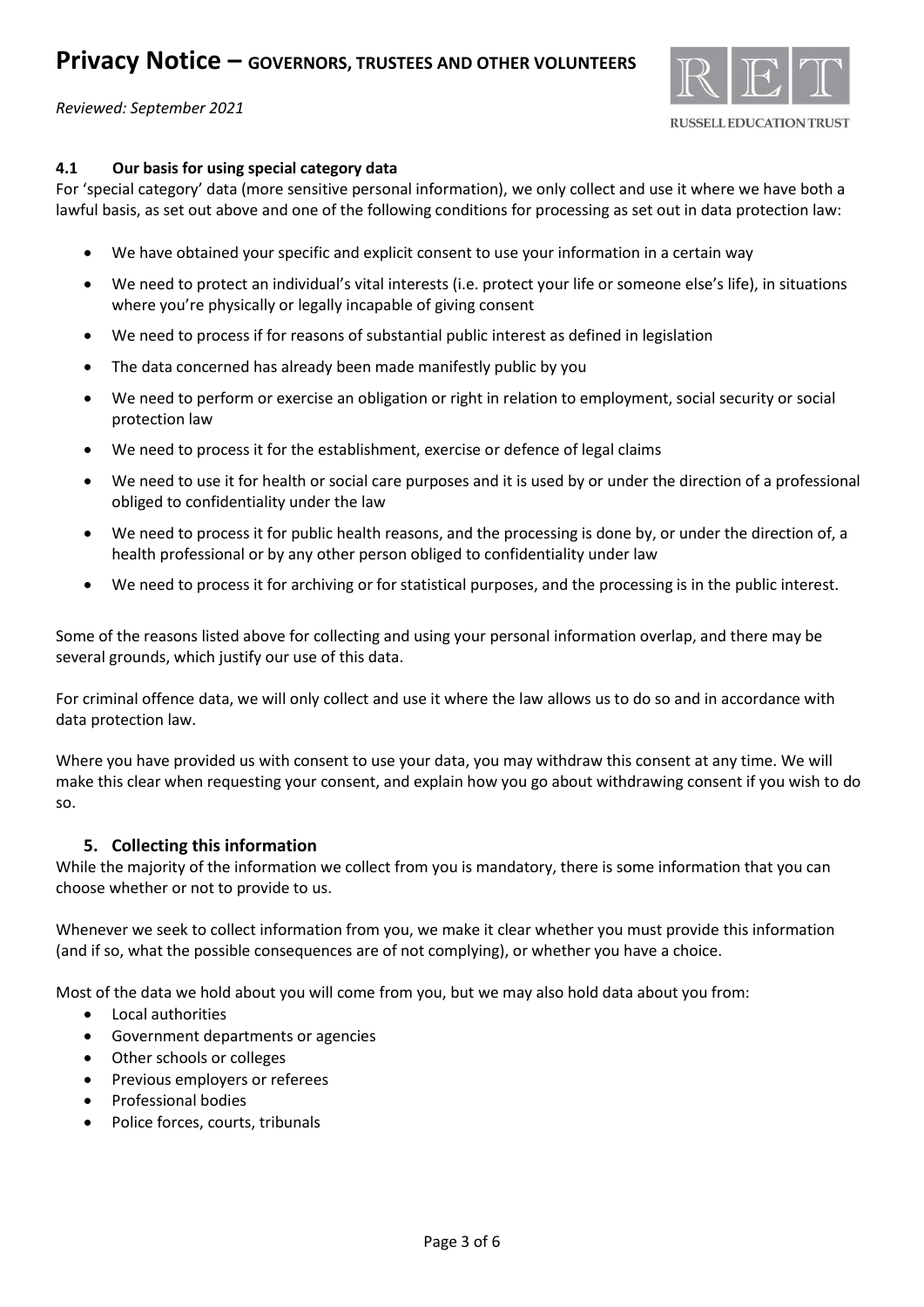# **Privacy Notice – GOVERNORS, TRUSTEES AND OTHER VOLUNTEERS**

*Reviewed: September 2021*



# **6. How we store this data**

We keep personal information about you while you are a governor, trustee or volunteer for the Trust/School. We may also keep it beyond your work with us if this is necessary.

Our Data Retention Schedule explains how long we will hold your personal information. You can request a copy of this from the Trust.

We have security measures in place to prevent your personal information from being accidently lost, used or accessed in an unauthorised way, altered or disclosed.

We will dispose of your data securely when we no longer need it.

## **7. Who we share data with**

We do not share information about you with any third party without your consent unless the law and our policies allow us to do so.

Where it is legally required, or necessary (and it complies with data protection law), we may share personal information about you with:

- Local authorities– to meet legal obligations to share certain information
- Government departments or agencies to meet our legal obligations to share certain information, such as details of governors
- Suppliers and service providers to enable them to provide the service we have contracted them for, such as governor/ trustee support, IT services
- Our regulators e.g. Ofsted to meet our obligations under the legislative framework for the monitoring and evaluation and assessment of schools
- Health authorities and health and social welfare organisations– to meet our obligations to protect the welfare of our students. This includes passing your contact details where applicable to NHS Test and Trace/Public Health England in relation to Coronavirus (Covid 19)
- Professional advisers and consultants- such as our lawyers when defending or making legal claims
- Our internal and external auditors to meet our legal obligations to have our accounts audited in accordance with legislation
- Survey and research organisations to support the collation of data to support the improvement of education across the country
- Central and local government to meet the requirements under the Trust's Funding Agreement and other data collection requirements such as statistical and financial returns.
- Educators and examining bodies to support the successful education of our students including the proper coordination of their examination entries
- Police forces/Courts, Tribunals to meet our obligations to share certain information in accordance with legislation
- Other Russell Education Trust schools and the Trust's central team to support the effective management and operation of our schools, for example to facilitate benchmarking exercises.

#### **7.1 Transferring data internationally**

Where we transfer personal data to a country or territory outside the European Economic Area, we will do so in accordance with data protection law.

In cases where we have to set up safeguarding arrangements to complete this transfer, you can get a copy of these arrangements by contacting the Trust.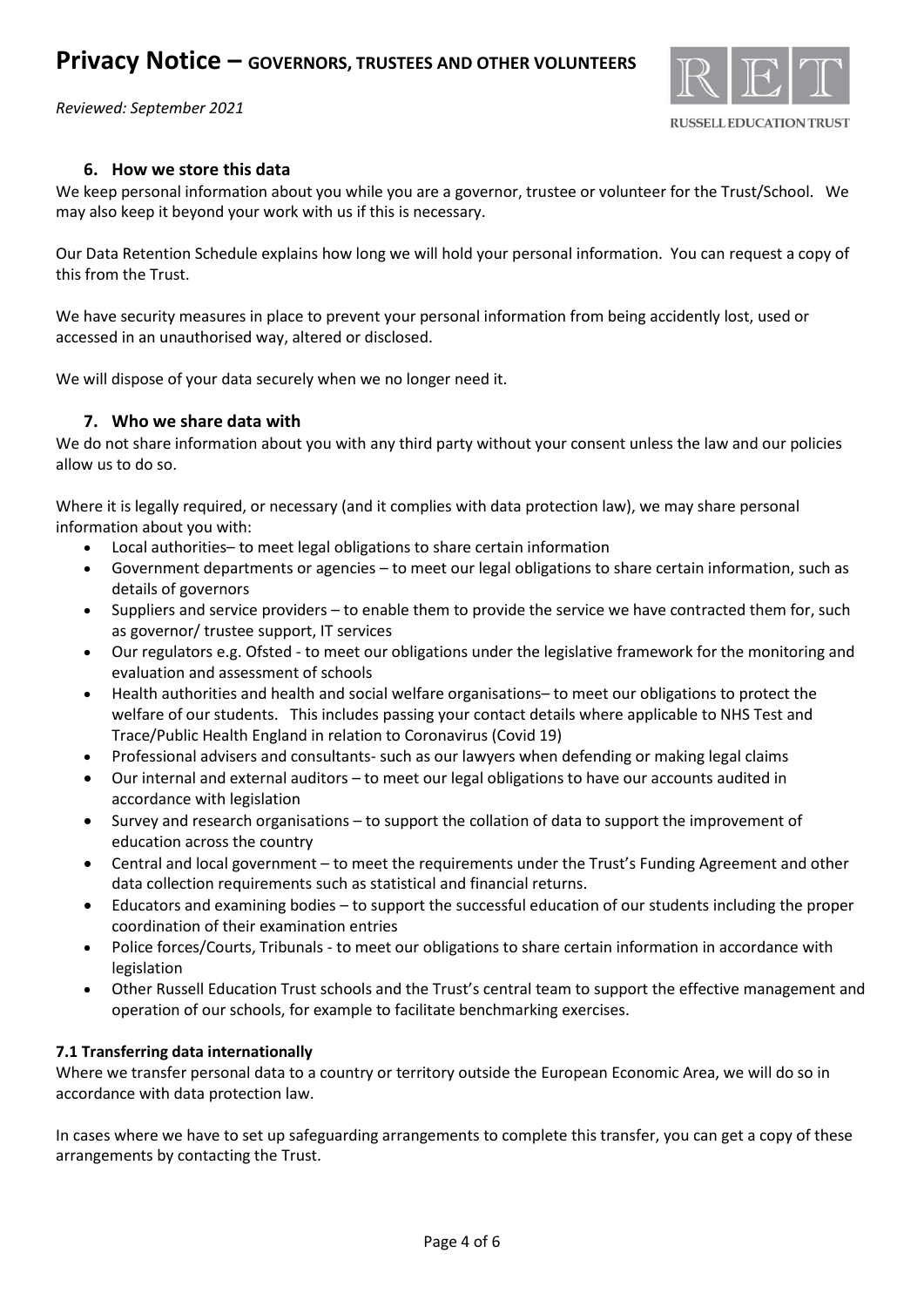

# **8. Your rights**

### **8.1 How to access personal information we hold about you**

You have the right to make a **'subject access request'** to gain access to personal information we hold about you.

If you make a subject access request, and if we do hold information about you, we will:

- Give you a description of it
- Tell you why we are holding and processing it, and how long we will keep it for
- Explain where we got it from, if not from you
- Tell you who it has been, or will be, shared with
- Let you know whether any automated decision-making is being applied to the data, and any consequences of this
- Give you a copy of the information in an intelligible form

You may also have the right for your personal information to be transmitted electronically to another organisation in certain circumstances.

If you would like to make a request please contact us (See 'Contact us' below). 8.2 Your other rights regarding how your personal data is used and kept safe.

#### **8.2 Your other rights regarding how your personal data is used and kept safe**

Under data protection law, you have certain rights regarding how your personal data is used and kept safe. For example you have the right to:

- Object to the use of personal data
- Prevent it being used to send direct marketing
- Object to and challenge the use of your personal data for decisions being taken by automated means (by a computer or machine, rather than by a person)
- In certain circumstances, have inaccurate personal data corrected, deleted or destroyed, or restrict processing
- In certain circumstances, be notified of a data breach
- Make a complaint to the Information Commissioner's Office
- Claim compensation for damages caused by a breach of the data protection regulations

To exercise any of these rights, please contact us (see 'Contact us' below).

#### **9. Complaints**

We take any complaints about our collection and use of personal information very seriously.

If you think that our collection or use of personal information is unfair, misleading or inappropriate, or have any other concern about our data processing, please raise this with us in the first instance.

Alternatively, you can make a complaint to the Information Commissioner's Office:

- Report a concern online at<https://ico.org.uk/concerns/>
- Call 0303 123 1113
- Or write to: Information Commissioner's Office, Wycliffe House, Water Lane, Wilmslow, Cheshire, SK9 5AF

# **10. Contact us**

If you have any questions, concerns or would like more information about anything mentioned in this privacy notice, please contact our **data protection officer**:

- **Data Protection Officer**: Jo Townsend
- **Email address:** [DPO@Russelleducationtrust.org.uk](mailto:DPO@Russelleducationtrust.org.uk)